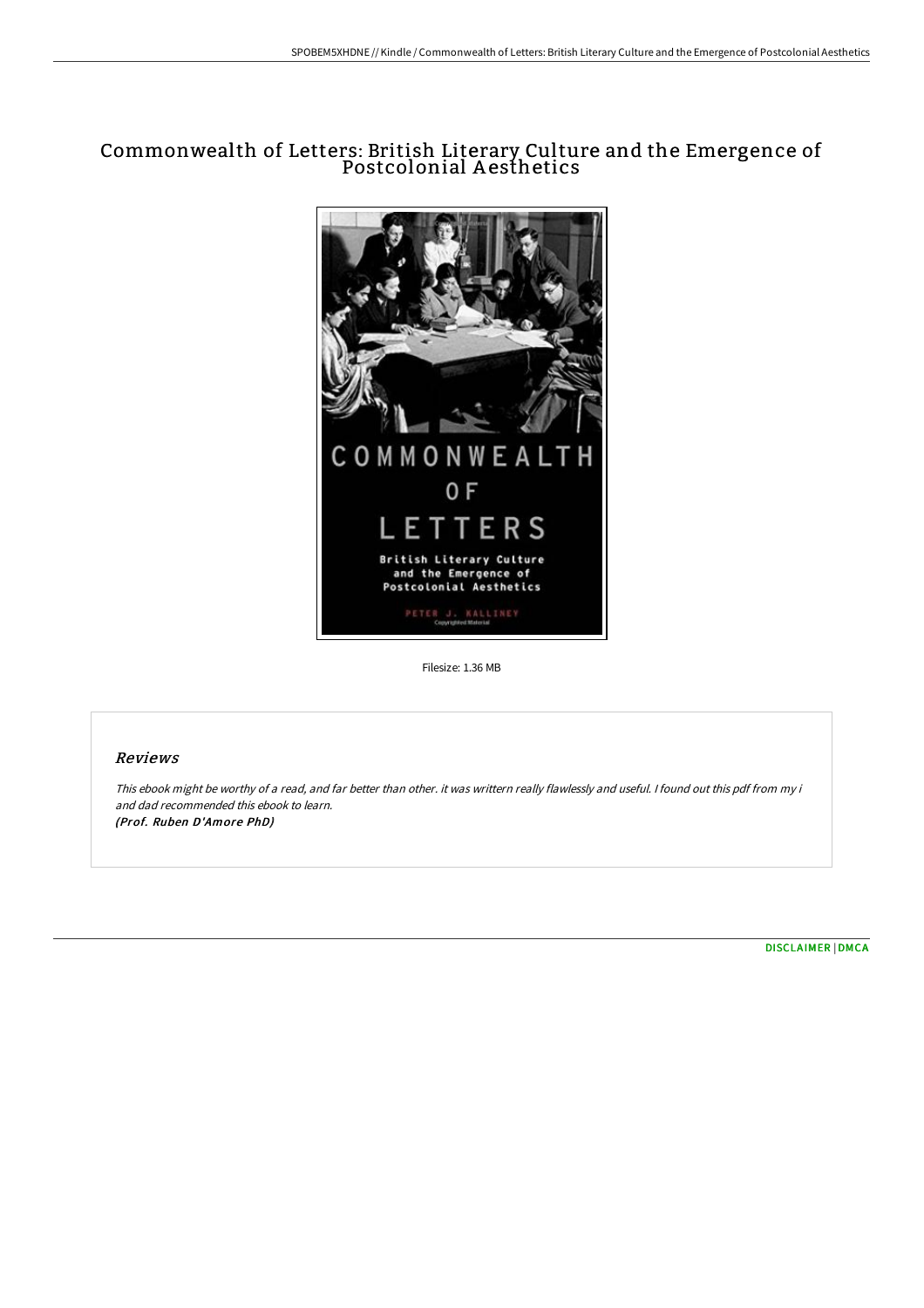## COMMONWEALTH OF LETTERS: BRITISH LITERARY CULTURE AND THE EMERGENCE OF POSTCOLONIAL AESTHETICS

⊕ **DOWNLOAD PDF** 

Oxford University Press Inc. Hardback. Book Condition: new. BRAND NEW PRINT ON DEMAND., Commonwealth of Letters: British Literary Culture and the Emergence of Postcolonial Aesthetics, Peter J. Kalliney, Commonwealth of Letters complicates the traditional understanding of the relationship between elite, aging modernists like T.S. Eliot and the generation of colonial poets and novelists from Africa and the Caribbean- Kamau Brathwaite, Ngugi wa Thiong'o, Jean Rhys, and others-who rose to prominence after World War Two. Rather than a mostly one-sided relationship of exploitation, Kalliney emphasizes how both groups depended on-and thrived off-one another. The modernists, dispirited by the turn to a kind of bland, welfare-state realism in literature and the rise of commercial mass culture, sought rejuvenation and kindred spirits amongst a group of emigre writers from the Caribbean and Africa who had been educated in the literary curriculum exported to the colonies in the years before 1945. For their part, the postcolonial writers, ambitious for literary success and already skeptical of the trend toward corruption and philistinism among their compatriot anticolonial politicians, sought the access to cultural capital and the comforting embrace of literature provided by metropolitan modernists. As a result, modernist networks became defined by the exchange between metropolitan and colonial writers. In several chapters, Kalliney provides compelling analyses of colonial writers in postwar cultural institutions, such as the BBC, literary anthologies, and high profile English publishers such as Faber & Faber and Heinemann, developer of the African Writers Series. Throughout, Kalliney acknowledges the elements of cultural imperialism, and paternalism involved in these relationships; however, he broadens our perspective on postcolonial writers by emphasizing the strategic ways they manipulated these elite modernist networks to advance their own cultural agendas.Transatlantic Modernism and the Emergence of Postcolonial Literature is a study of midcentury literary institutions integral to modernism and postcolonial writing....

Read [Commonwealth](http://techno-pub.tech/commonwealth-of-letters-british-literary-culture.html) of Letters: British Literary Culture and the Emergence of Postcolonial Aesthetics Online  $\mathbf{E}$ Download PDF [Commonwealth](http://techno-pub.tech/commonwealth-of-letters-british-literary-culture.html) of Letters: British Literary Culture and the Emergence of Postcolonial Aesthetics